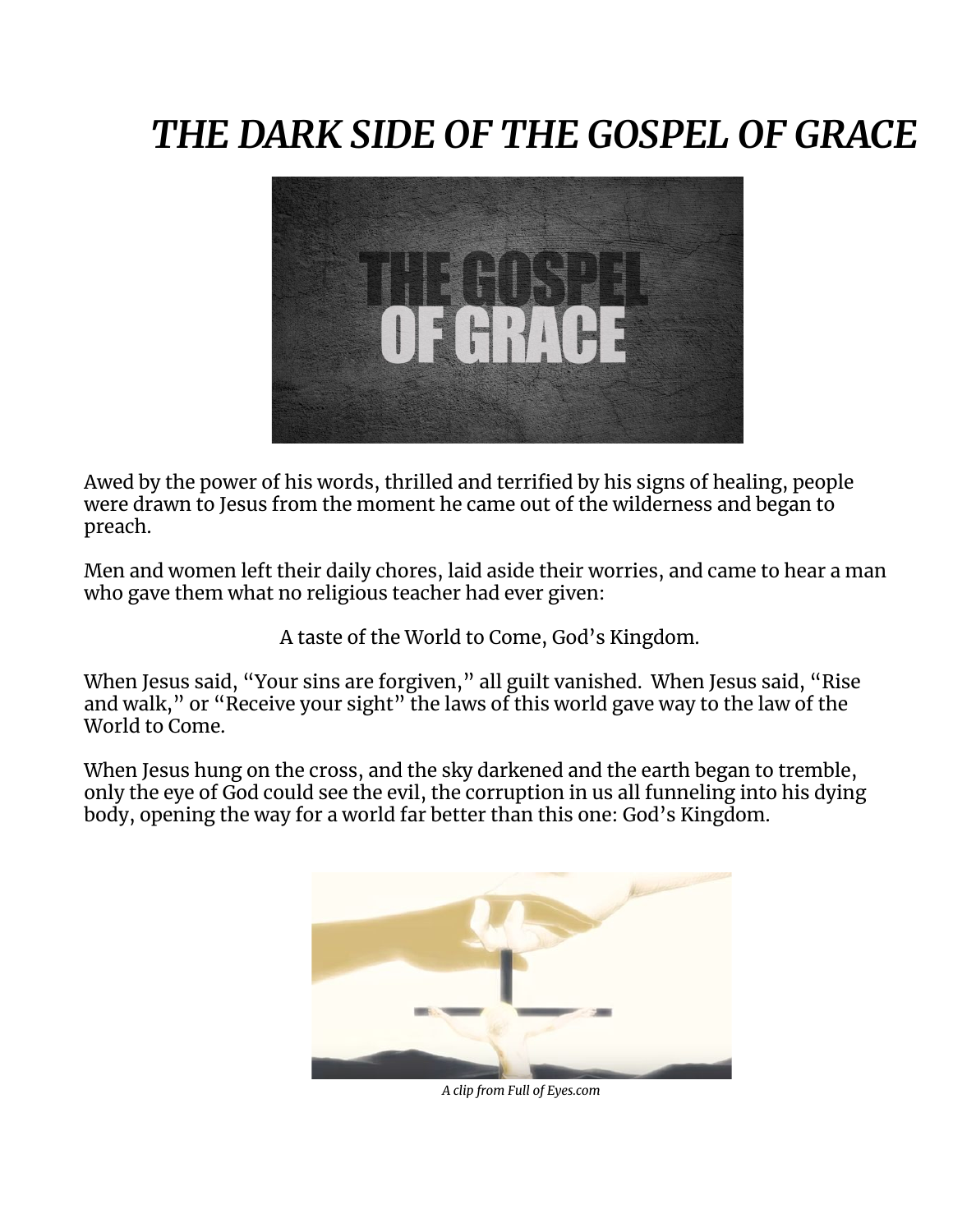Three days later the earth shook again and the stone that sealed his tomb gave way. Jesus stepped into the early dawn as the Firstborn of the New Creation.

It was the beginning of the End of the Age.

Unspeakable power was at work.

When the Spirit fell on the believers on Pentecost they glorified God with new tongues, manifesting to the startled onlookers the power of the world to come.

What was this power?

The apostles called it **Grace**...

God's unspeakable mercy, given to restore us all to what we were meant to be.



It's all Grace.

Jesus' death on the cross,

his resurrection,

the outpouring of the Spirit,

the fact that you are reading these words---

---it's all God's Grace!

Over the years believers have perceived God's Grace in different ways.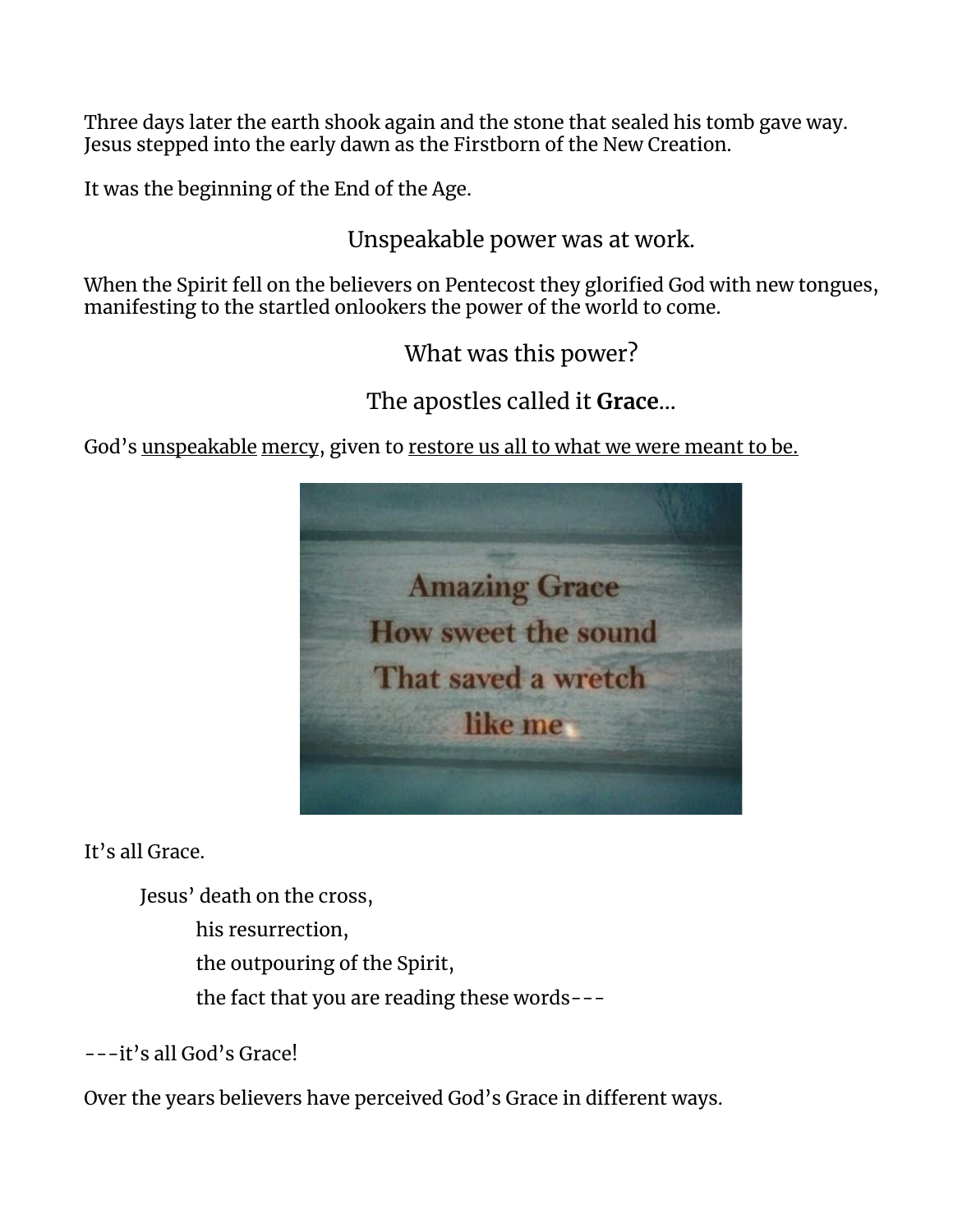## **Infused Grace**

*But grace was given to each of us according to the measure of Christ's gift.*

#### *Ephesians 4:7*

In this view, God puts his Grace into us as a kind of transfusion of divine life. Filled with this life, we are able to bring hope to others, to make this world a better place.

This infusion of Grace is a free gift, available to all who thirst for it.

# **Predestined Grace**

*For those whom he foreknew he also predestined to be conformed to the image of his Son, in order that he might be the first-born among many brethren. And those whom he predestined he also called; and those whom he called he also justified; and those whom he justified he also glorified.*

*Romans 8:29-30*

In this view, Grace is given to certain ones whom God chooses for reasons of his own. Once the elect ones receive this gift of Grace it is theirs forever. It can never be lost. These favored ones are eternally secure in God's Grace.

# **Universal Grace**

### *Behold the Lamb of God, who takes away the sin of the world!*

*John 1:29*

In this view, God will see to it that everybody "makes it" in the end. There may be a season of purification for many, but God's Grace will ultimately bring the entire race out of darkness into the light of his Kingdom.

After all, didn't Jesus die for us all?

"*And I, when I am lifted up from the earth (on the cross) will draw all people to myself."*

*John 12:32*

All people. Muslims, Buddhists, atheists, anarchists.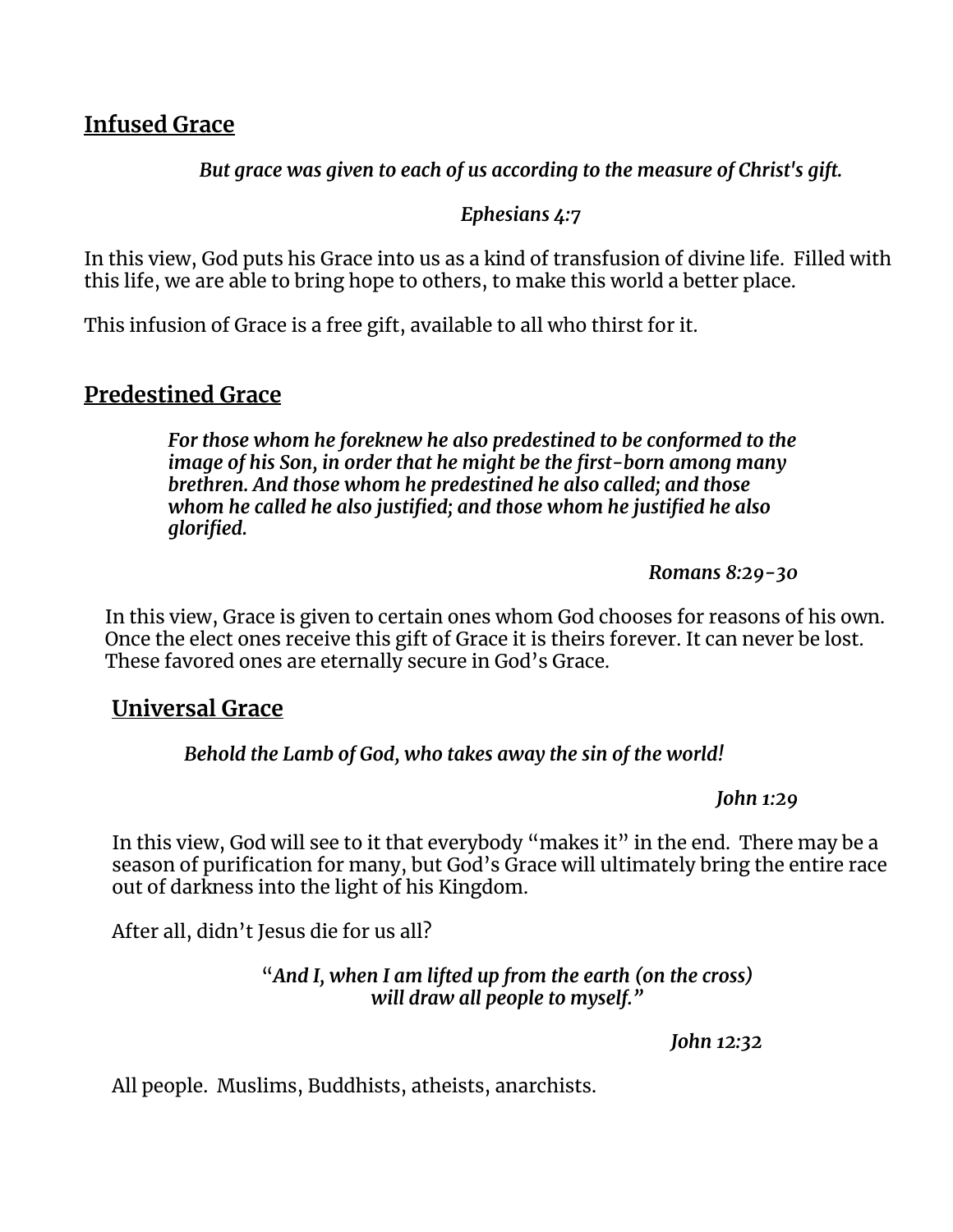Somewhere, somehow, all are drawn to the Fountain of Grace. That's a promise from the mouth of the Lord Jesus himself.

But will we all be overwhelmed by Grace?

Will we all walk the walk of Grace to the very end?

Are we all destined for the City of God?

# **The Dark Side of the Gospel of Grace**

Coming from the mouth of the Lord Jesus, the gospel of Grace has a dark side. If we overlook its dark side, the gospel of Grace loses its power and becomes quite limp.

Consider, for instance, the branch that fails to abide in the Vine.

*"If a person does not abide in me, they are cast forth as a branch and wither. And the branches are gathered, thrown into the fire and burned."*

*John 15:6*

God's Grace is there for me.

But if I fail to stay connected to the Master,

if I allow my own agenda to draw me away from him,

Grace in me withers; and I wither.

That little thread that holds me to the Vine is soon cut, and I'm on my own.

There is also such a thing as Grace built on sand.

*"And every one who hears these words of mine and does not do them will be like a foolish man who built his house upon the sand; and the rain fell, and the floods came, and the winds blew and beat against that house, and it fell; and great was the fall of it."*

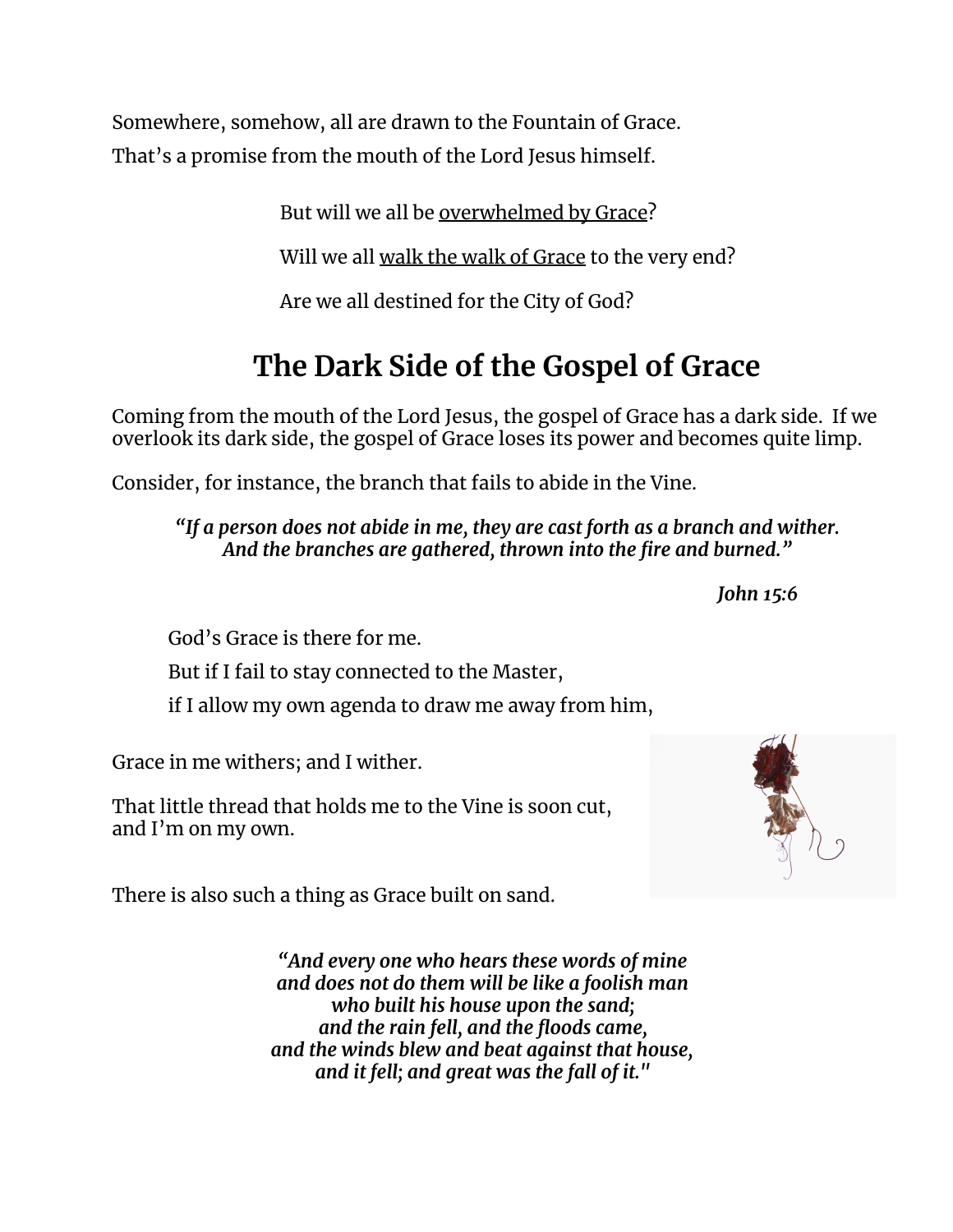#### **Matthew 7:24-27**

Jesus' words are pure Grace.

Heaven and earth will pass away, but those words will echo through eternity. But those words are of little use, if we fail to do what those words tell us to do.

But surely if I perform signs and wonders, prophesy, and cast out demons in the name of Jesus, I'm wrapped in God's Grace!

Again, the dark side of the gospel of Grace warns me to be careful.

*On that day many will say to me, `Lord, Lord, did we not prophesy in your name, and cast out demons in your name, and do many mighty works in your name?' And then will I declare to them, `I never knew you; depart from me, you evildoers.'*

*Matthew 7:21-23*

One way to understand the dark side of Grace is to remember that Grace is holy.

You take off your shoes in its presence.

Once I open my heart to God's Grace, I am accountable to God in a way I never was before.

> *"If I had not come and spoken to them, they would not have sin. But now they have no excuse for their sin."*

> > *John 15:22*

It's quite simple.

I have been forgiven. So the Father expects me to forgive.

The Lord Jesus has shown me unspeakable mercy. So he expects me to live that mercy.

God has been generous with me. Now he expects me to be generous in my dealings with others.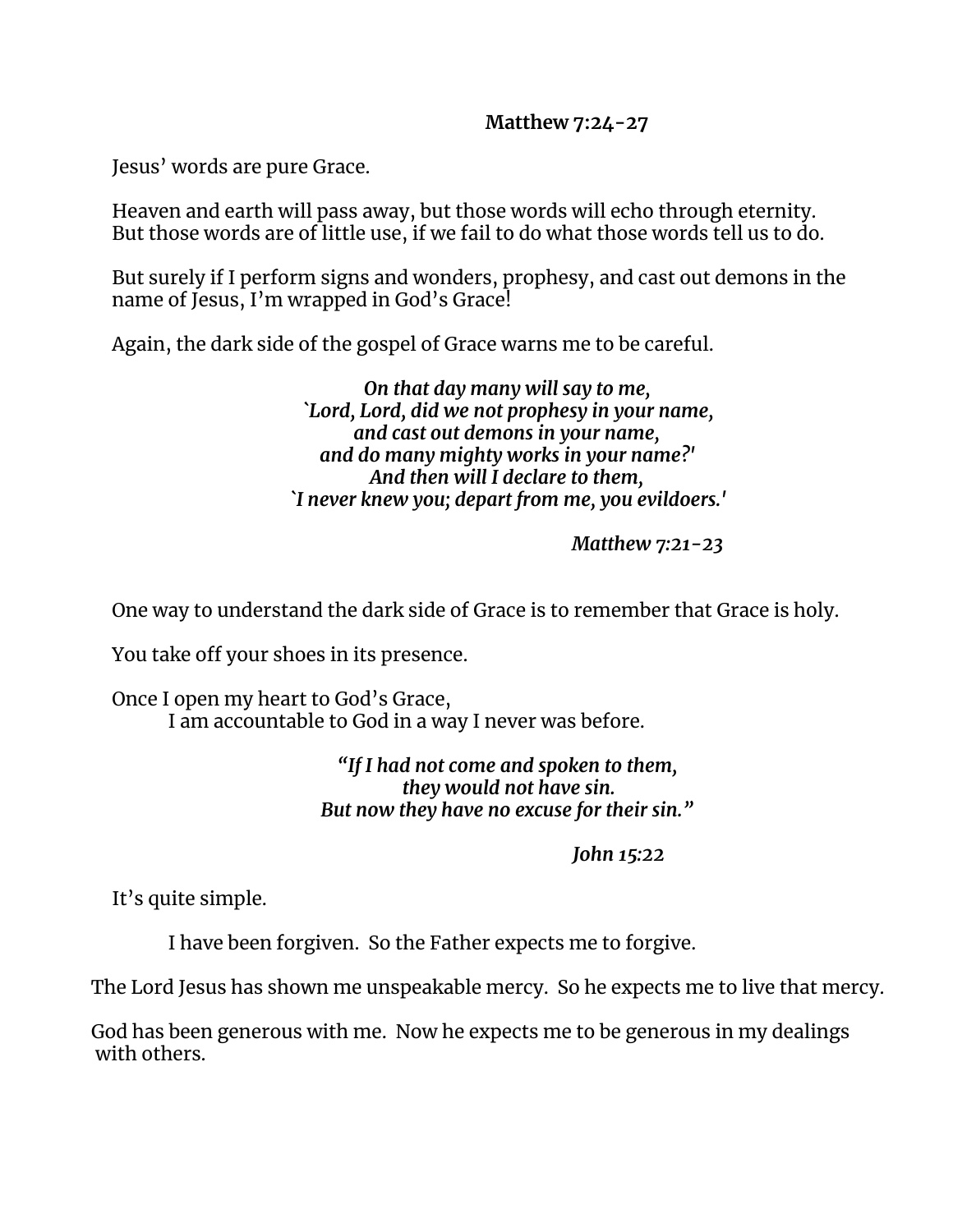

When I not only receive Grace, but live Grace, the power of the Kingdom of God begins to anoint all I do.

I become broken bread and poured-out wine for all the lives I touch.

I will live the gospel of Grace in the place where God has put me. I will proclaim that Jesus is Lord (the gospel of Grace) to all whom God sends across my path.

Now the fire which the Lord Jesus ignited at Calvary (his baptism of fire) will begin to spread out from my life and ignite others. Such fires are now burning across the earth. They will continue to spread until the earth is engulfed by the gospel of Grace.

Then the End will be upon us.

When the Last Day arrives, I will be asked, not whether I subscribed to the gospel of Grace, but whether I lived it.

*"When the Son of man comes in his glory, and all the angels with him, then he will sit on his glorious throne.*

*Before him will be gathered all the nations, and he will separate them one from another as a shepherd separates the sheep from the goats, and he will place the sheep at his right hand, but the goats at the left.*

*Then the King will say to those at his right hand, `Come, O blessed of my Father, inherit the kingdom prepared for you from the foundation of the world;*

> *for I was hungry and you gave me food, I was thirsty and you gave me drink, I was a stranger and you welcomed me, I was naked and you clothed me, I was sick and you visited me, I was in prison and you came to me.'*